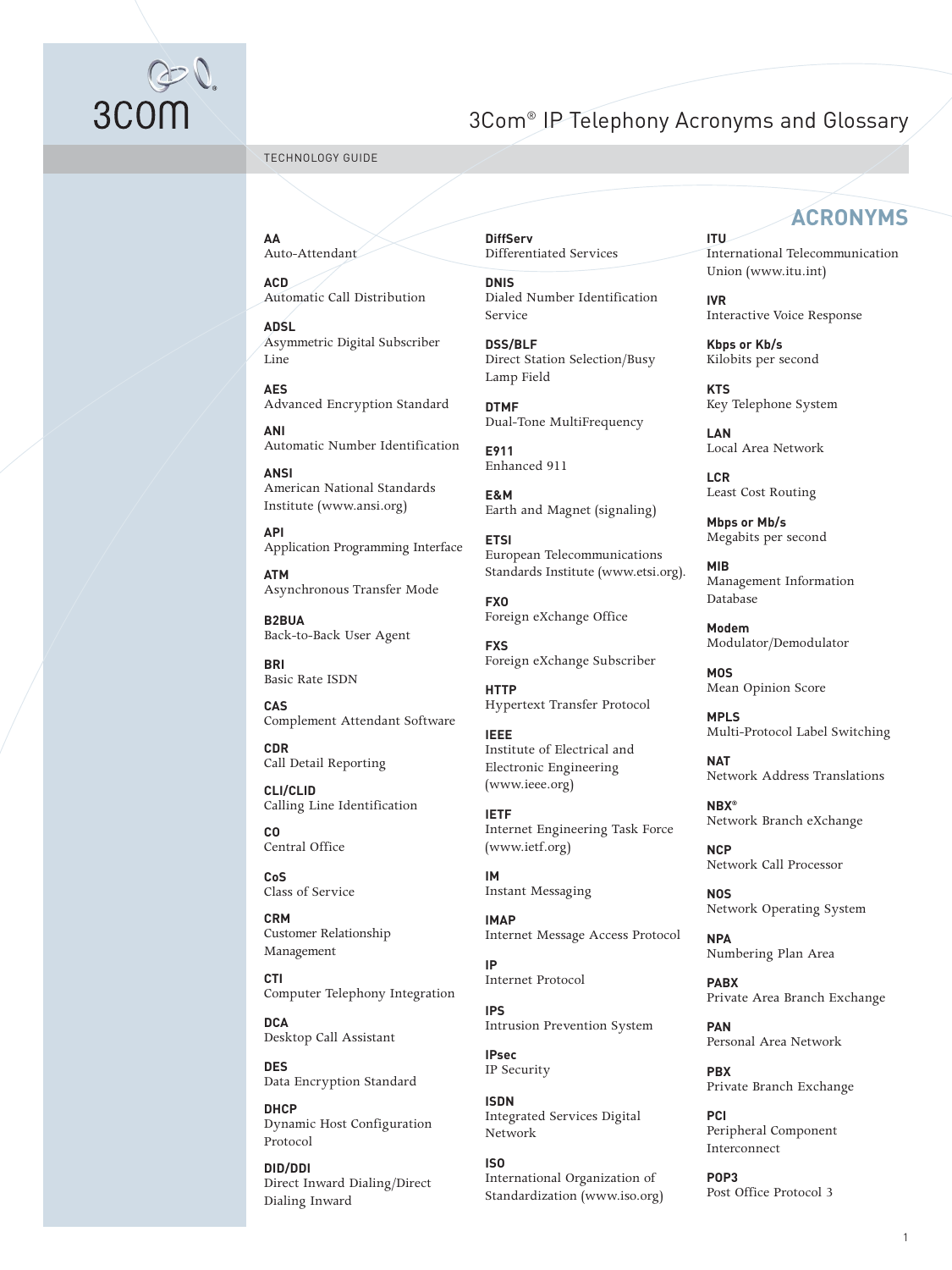# **ACRONYMS—continued**

**VCX™** Voice Core eXchange

> **VLAN** Virtual LAN

**VM/MS** Voicemail/Messaging System

**VoIP** Voice over Internet Protocol

**VPIM** Voice Profile for Internet Mail

**VTL** Virtual Tie Line

**W3C** World Wide Web Consortium (www.w3.org)

**WAN** Wide Area Network

**Wi-Fi** Wireless Fidelity

**WLAN** Wireless LAN

**XML** Extensible Markup Language

**POTS** Plain Old Telephone Service

**PRI** Primary Rate Interface

**PSTN** Public Switched Telephone Network

**QoS** Quality of Service

**RSVP R**e**s**er**v**ation **P**rotocol

**RTP** Real-Time Protocol

**RTSP** Real-Time Streaming Protocol

**SDP** Session Description Protocol

**SIP** Session Initiation Protocol

# **SIMPLE**

SIP Instant Messaging and Presence Leveraging Extensions

**SMDI** Simplified Message Desk Interface

**SMDR** Station Message Detail Recording **SMTP** Simple Mail Transfer Protocol **SNMP**

Simple Network Management Protocol

**SRTP** Secure Real-Time Transport Protocol

**TAPI** Telephony Application Programming Interface

**TCP/IP** Transmission Control Protocol/ Internet Protocol

**TLS** Transport Layer Security

**TSAPI** Telephony Server Application Programming Interface

**UCD** Uniform Call Distribution

**UDP** User Datagram Protocol

**UMTS** Universal Mobile Telecommunications System (www.umts-forum.org)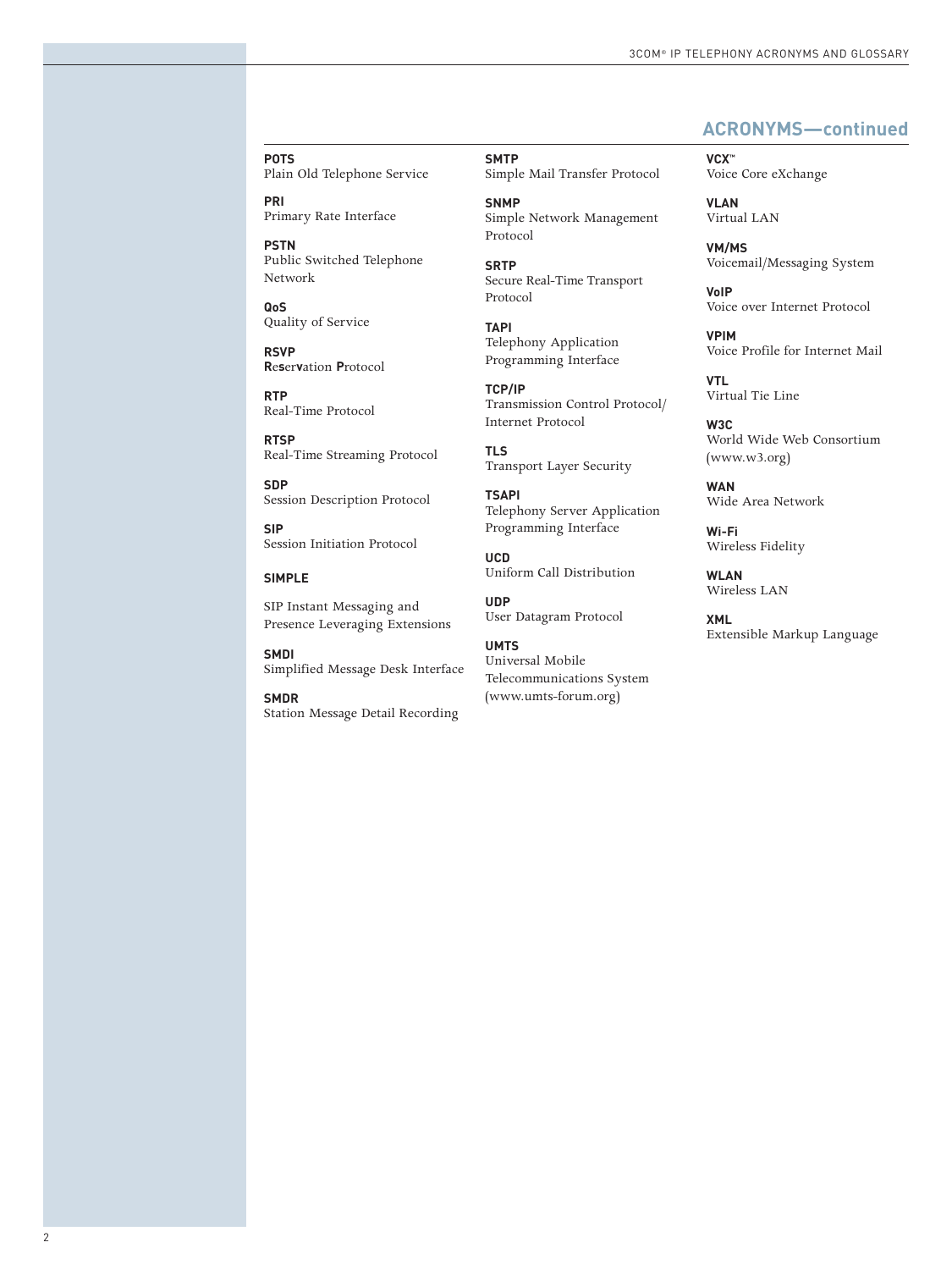# **TERMS** 3—C

# **3G**

Third-generation digital cellular mobile standard for delivering high-speed data to mobile devices; will eventually deliver packetbased mobile communications as IP Multimedia Subsystem (IMS) architectures are implemented.

# **802.11a/b/g**

Standards for wireless networking using unlicensed radio spectrum for Wi-Fi communications.

# **Abbreviated Dialing**

Also known as speed dialing, allows a list of frequently called numbers to be stored in system memory and accessed via a twoor three-digit code.

# **Account Codes**

Allows a phone user to enter an account code that will appear in a record of calls made or received; codes can be forced or unforced; optionally, they can be verified against an allowed code list defined by an administrator.

# **Ad-hoc Conference**

Conference bridge facility where parties can call a number at anytime and be placed in conference, sharing a pool of conference ports with no guarantee of availability; unlike scheduled conferences with pre-booked resources; also known at meet-me conferences.

# **Attendant Console**

A standard telephony device that shows the status of each extension in a telephone system, allowing a receptionist to connect incoming calls to the requested destination.

# **Authorization Codes (CoS Override)**

Allows phone users to temporarily override the configured Class of Service (CoS) on a phone and access additional services by using their authorization code; usually enabled by entering a user's extension number and PIN.

#### **Auto-Attendant (AA)**

An application that answers incoming calls with a menu of options; a recorded greeting may be followed by a transfer to a live attendant or station, or it may

provide dialing instructions for reaching certain users, departments or a live attendant.

# **Auto-Discovery**

A feature that "discovers" a new telephone or other device on the network and provides it with service without specific directions from a system administrator.

# **Automatic Call Distribution (ACD)**

A call management system that routes calls to queues so they can be answered by appropriately skilled agents. The ACD can manage individual and groups of ACD agents, as well as recorded announcements presented to callers; the software also can provide database reports on both calls and agents.

# **Automatic Hold Recall**

Allows calls to be placed on hold and recalls the called party if there is no response to the call within a specified period of time.

# **Auto-Redial**

A modem, fax or telephone feature that redials a busy number a fixed number of times before disconnecting.

# **Auto-Relocation**

A feature that allows a telephone to keep its extension number and personal and systems settings when it is connected to a different port on the network.

# **Back-to-Back User Agent (B2BUA)**

A device that follows the rules of the Session Initiation Protocol (SIP) —standard RFC3261—for a user agent (client), but relays signaling to other clients or proxies; enables comprehensive features to be delivered to SIP clients without the constraints of being a SIP proxy.

# **Basic Rate ISDN (BRI)**

Two-channel ISDN service usable for voice or data (2 x 64 Kbps).

#### **Bit**

Unit of information within binary data represented by one or zero.

#### **Bluetooth**

Wireless standard for short-range, device-to-device communications (www.bluetooth.com).

# **Bridged Appearance**

Allows joint management of an extension by enabling specified phones to simultaneously share a line appearance; typically used in an executive/admin environment where the admin can see, answer and manage calls made to multiple telephones.

# **Buffer**

Area in a device for temporary storage of data in transit; can accommodate differences in processing speeds to facilitate a clear transmission between devices by storing data blocks until they are ready to be processed by a slower device.

# **Busy Override**

Allows users to override a busy signal to break into an existing conversation; most systems, but not all, offer this feature with a warning tone that is given to all parties of a current conversation.

# **Call Accounting System**

Usually an external application to a telephony system which merges call detail records with call costs, facilitating client and/or departmental billing and helping verify telephone company bills.

# **Call Coverage**

Pre-configured routing for calls which are unanswered by a called extension or call forwarding rules; frequently configured to voice mail.

## **Call Detail Record (CDR)**

Saved call information relating to number dialed, duration, etc..

#### **Caller Identification**

- **›** CLID (Calling Line IDentification): indicator on the phone receiving a call the caller's name or phone number; Caller ID is a service that a local phone company or service provider can offer that displays a CLID.
- **›** ANI (Automatic Number Identification): indicator of caller data displayed on the phone receiving the call. When the call is routed to a PBX via an ISDN trunk from the public telephone network, the caller's phone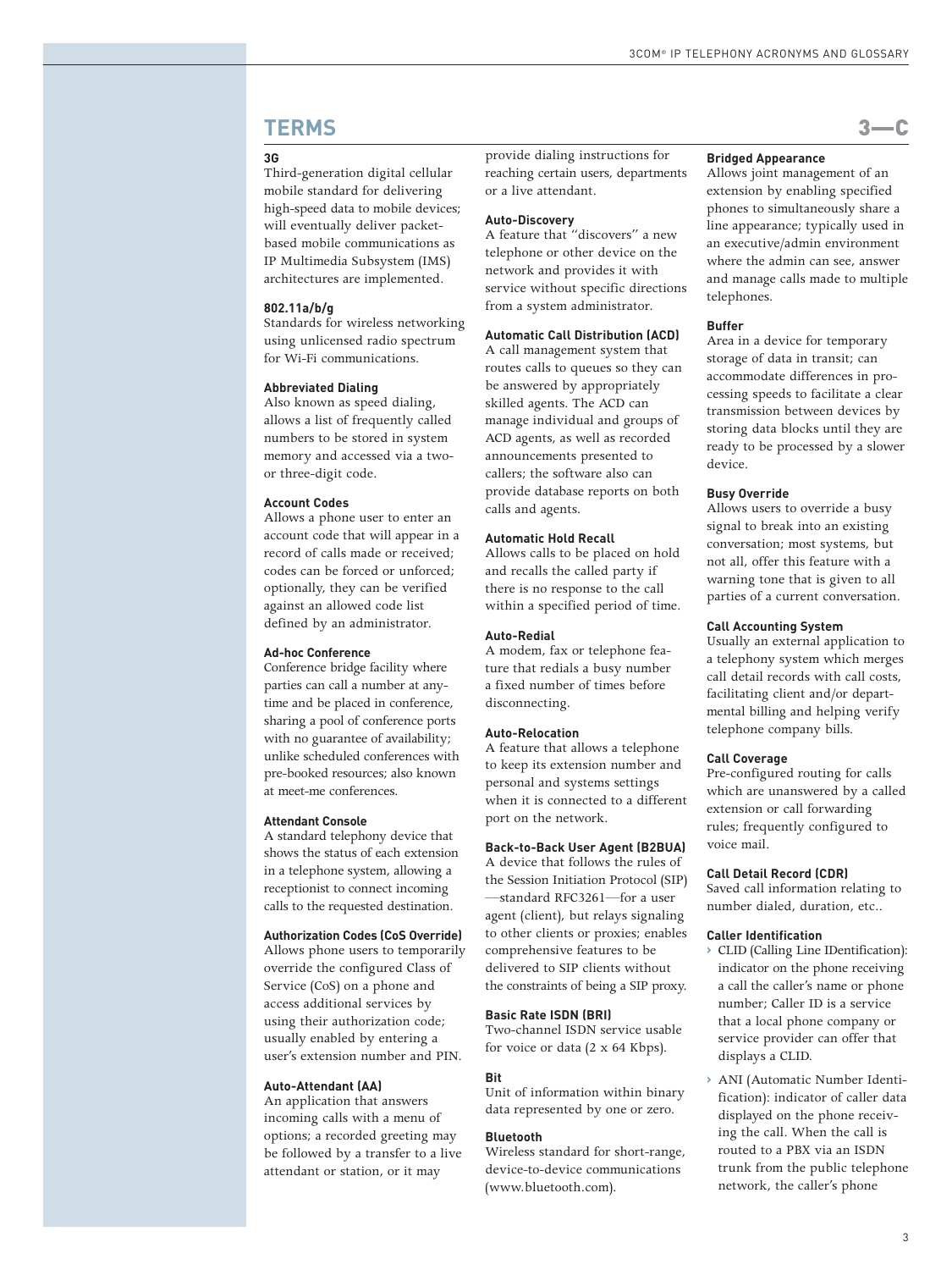number (ANI) is automatically processed for future reference.

**›** DNIS (Dialed Number Identification Service): indicator of data about the number called that is displayed on the caller's phone. When the call is routed to it, the PBX processes the DNIS for display.

## **Call Forward**

Enables users to arrange for calls to be sent to another phone in defined situations; can be implemented for:

- **›** busy calls only
- **›** no-answer calls
- **›** all calls
- **›** fixed calls: forwards to an assigned location (generally customizable), such as a manager to an admin
- **›** override/return calls: allows a call to override a forwarded call and return it to the call forwarder's phone
- **›** off premise calls: allows calls to be forwarded off-site

# **Call Park**

Allows users to transfer calls to Parking or Orbit zones where the calls remain on hold until picked up at the same station or at another location.

# **Call Park (with Recall)**

An automatic function of some systems that recalls either the original phone or the attendant to ensure that the caller is not forgotten when a call is placed in a Park location for an extended period of time.

# **Call Pickup (Directed, Group)**

Enables any user or a group of users to pick up a call ringing at an unattended station; one group member can dial an access code to pick up a call ringing at an unattended member's station.

# **Call Waiting**

An indication to a user who is engaged on one call that another is trying to connect; a recorded message can be used to let the caller know that the called user is being alerted.

#### **Camp-On Busy**

Allows a caller to request an automatic callback from a busy extension when that user is free.

# **Central Office (CO)**

Term used by service providers for the site that houses the switching equipment for their public telephony services.

# **Circuit Switching**

A bandwidth allocation method for using a fixed portion of the network and creating end-to-end connections that are open during the full duration of the communications session.

## **Class of Service (CoS)**

User profiles defined by a system administrator to restrict or allow access to specific features and calling privileges and services.

#### **Codec**

Coder/decoder for handling audio signals over a data network; e.g., G.711 and G.729.

### **Complement Attendant Software (CAS)**

A desktop call control application with advanced features to improve call handling for receptionists.

#### **Computer Telephony Integration (CTI)**

The integration of business applications with voice systems through specialized software applications (middleware); applications include contact center software which will manage call routing based on business rules and enable viewing caller information on a PC when a call is received.

#### **Conference**

Pre-scheduled or ad-hoc calls with multiple parties.

# **Desktop Call Assistant (DCA)**

On-screen dialing and contact management software.

# **Direct Group Calling**

Allows users to call a group of stations such as a sales department by dialing a group code number.

# **Direct Inward Dial (DID)/Direct Dialing Inwards (DDI)**

Connects calls from the public network directly to the dialed extension without attendant

assistance, allowing easier and faster access to called parties.

# **Directory Service (on LCD phones)**

C—E

Look-up functionality that allows users to enter a name or set of characters on a phone's keypad to display a needed phone number.

# **Distinctive Ringing**

A system configuration that identifies callers or their locations by unique ringing patterns; may also be combined with Personal Ringing.

### **Do Not Disturb**

A feature that prohibits calls from terminating at a particular phone.

# **Do Not Disturb with Override**

A capability that allows authorized users to override the Do Not Disturb feature and have their calls ring the phone that is in Do Not Disturb mode.

#### **Door Phone**

An intercom box or a combination intercom box/electronic door lock that can be installed on an outside door and directly connected to a specific phone or to the system.

# **Dual-Tone MultiFrequency (DTMF) Signaling**

A tone-based signaling system that can be used for initial dialing or leveraged to communicate to a call processing application after the initial call is established. Interactive voice response (IVR) systems may prompt the user to enter information via the dial pad that will be sent via DTMF tones that correspond to the key(s) that were pressed.

#### **Dynamic Host Configuration Protocol (DHCP)**

Software that dynamically assigns IP addresses to network devices such as workstations, IP phones and gateways, allowing network devices to be easily moved from one subnet to another without administrative attention.

# **E1**

European digital transmission format that carries signals at 2 Mbps (32 channels at 64 Kbps, with 2 channels reserved for signaling and controlling).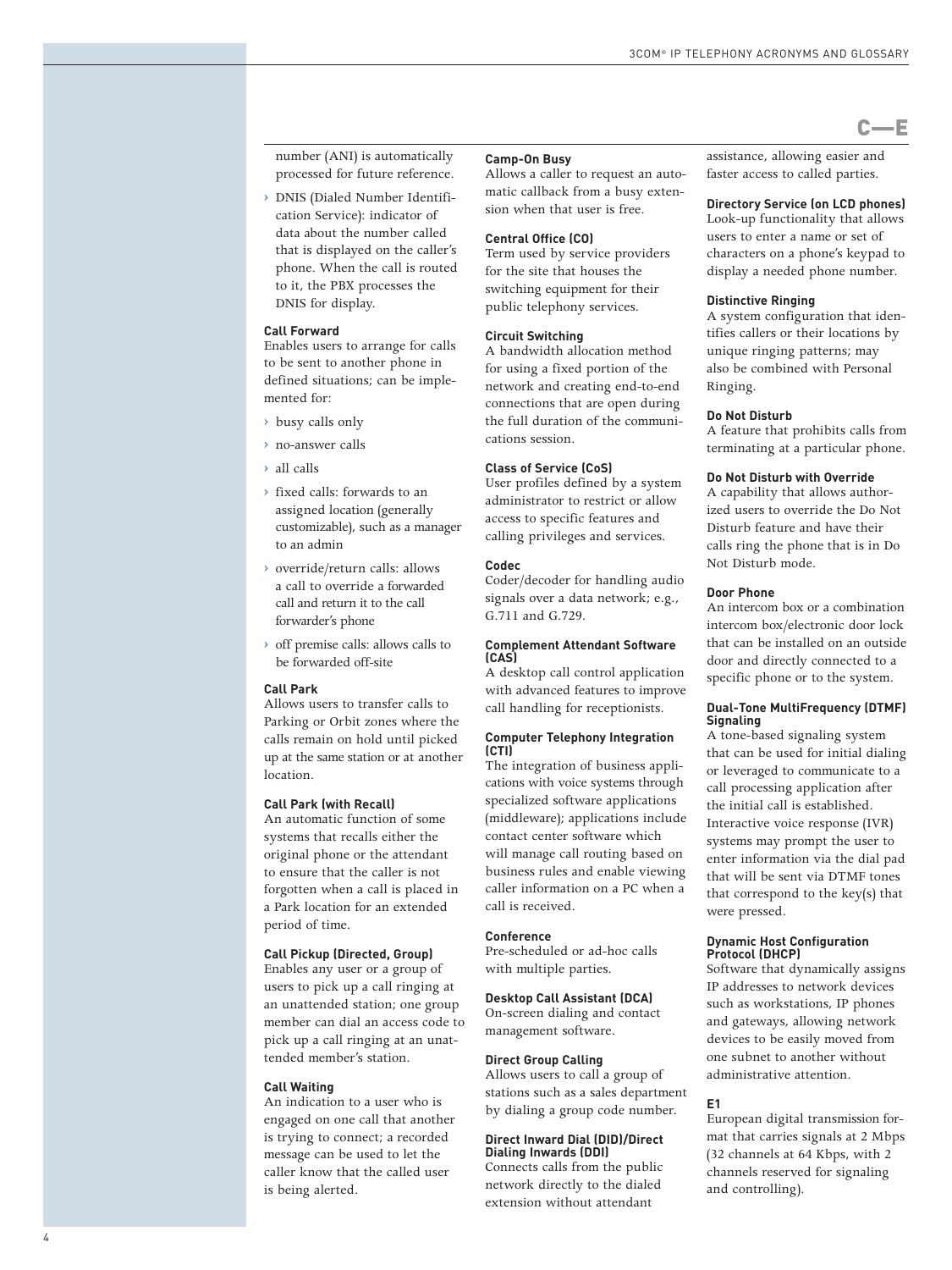# **E&M (Earth & Magnet) Signaling** A legacy signaling system used

over two- and four-wire analog connections.

# **Enhanced 911 (E911)**

An emergency system, based on database information, that transmits a caller's phone number and location directly to emergency responders.

# **Ethernet**

The most common local area network (LAN) technology, defined by the IEEE 802.3 standard, that lets devices contend for access to a shared network.

# **Executive Override of Privacy**

Allows authorized users to override the privacy feature and join an existing two-party conversation.

# **Extensible Markup Language (XML)**

A standard for storing and transmitting data between systems; allows data to be simply structured and shared between databases and applications.

#### **External Alerting Device**

External bells, lights or gongs that can be placed in special locations to facilitate the handling of calls.

# **External Page Interface**

Connections for an external loud speaker able to page one or more zones.

# **Fax (Facsimile)**

Transmission of a document over telecommunications channels using a modem or ISDN.

#### **Fax Machine**

A device that converts a document to a digital form suitable for sending and receiving over telecommunications systems and that allows the printing of a "fax."

# **Flexible Station Numbering**

Allows users to customize their own phone numbering scheme and feature and trunk access codes.

# **Foreign Exchange Office (FXO)**

An interface that connects local calls to a PSTN central office or to a PBX that does not support E&M signaling.

# **Foreign Exchange Station (FXS)** An interface that connects directly

to a standard analog phone, fax machine or similar device, supplying ringing voltage, dial tone and similar signals to the endpoint device.

# **Frame Relay**

A high-speed packet switching protocol in which unprocessed packets are relayed from a switch's input port to output port: used for wide area network (WAN) connectivity.

# **Gateway**

A device that interconnects networks with different, incompatible communications protocols; specifically used to connect VoIP networks with analog phones, PBXs and PSTN trunks.

# **H.323**

A comprehensive standard of the International Telecommunication Union (ITU) for realtime voice and videoconferencing (including application sharing and whiteboarding) over packet networks— LANs, WANs and the Internet.

# **Hands-Free**

A phone feature that allows users to answer incoming calls using an integral speaker and microphone without having to touch the phone. After a warning tone the phone automatically goes off-hook.

# **Hold (System, Exclusive)**

Allows users to put callers on hold so that they can answer or initiate another call; calls can be placed on System Hold so that any other station user with the same line appearance can pick up the call, or they can be placed on Exclusive Hold so that only the station user who put the caller on hold can access the call.

#### **Hot Lines (or Manual Lines/House Phones)**

Allows a direct connection to be automatically established to another phone in the system when a user goes off-hook.

#### **Hunt Groups**

A group of extensions accessed via a single number and allowing calls to be distributed to multiple users, any of whom can answer the calls. Users can usually log in and log out of hunts groups. Administrators can determine behavior with a variety of hunt group types, including:

E—I

- **›** linear: starts with the same extension in the group each time and continues ringing all the phones in the group until a user answers, or the last phone has been rung or a pre-determined time is reached
- **›** circular: starts with ringing the next number in the group for each new call and continues through the extensions in the group until the call is answered or a pre-determined time is reached
- **›** longest idle: rings the phone in the group that has been without a call for the longest time; continues to the next shortest idle until answered or a pre-determined time is reached

# **Hybrid Mode**

A PBX operating mode in which some outside lines are grouped together in pools while other lines are assigned directly to buttons on telephones; users access outside lines by dialing a pool access code (see key mode).

#### **Hybrid PBX**

A PBX that is able to support both traditional analog or digital phones as well as IP phones.

#### **I-Hold Indication**

Provides multiline station users with an indication as to which holding line is the one that they placed on hold.

#### **Internet Engineering Task Force (IETF)**

Organization responsible for the many Internet standards such as HTTP, SMTP and SIP.

# **Internet Message Access Protocol (IMAP4)**

A standard interface between an email client and an email server that displays headers with to/from addresses and subject (rather than entire messages) so that users can selectively open and download their messages.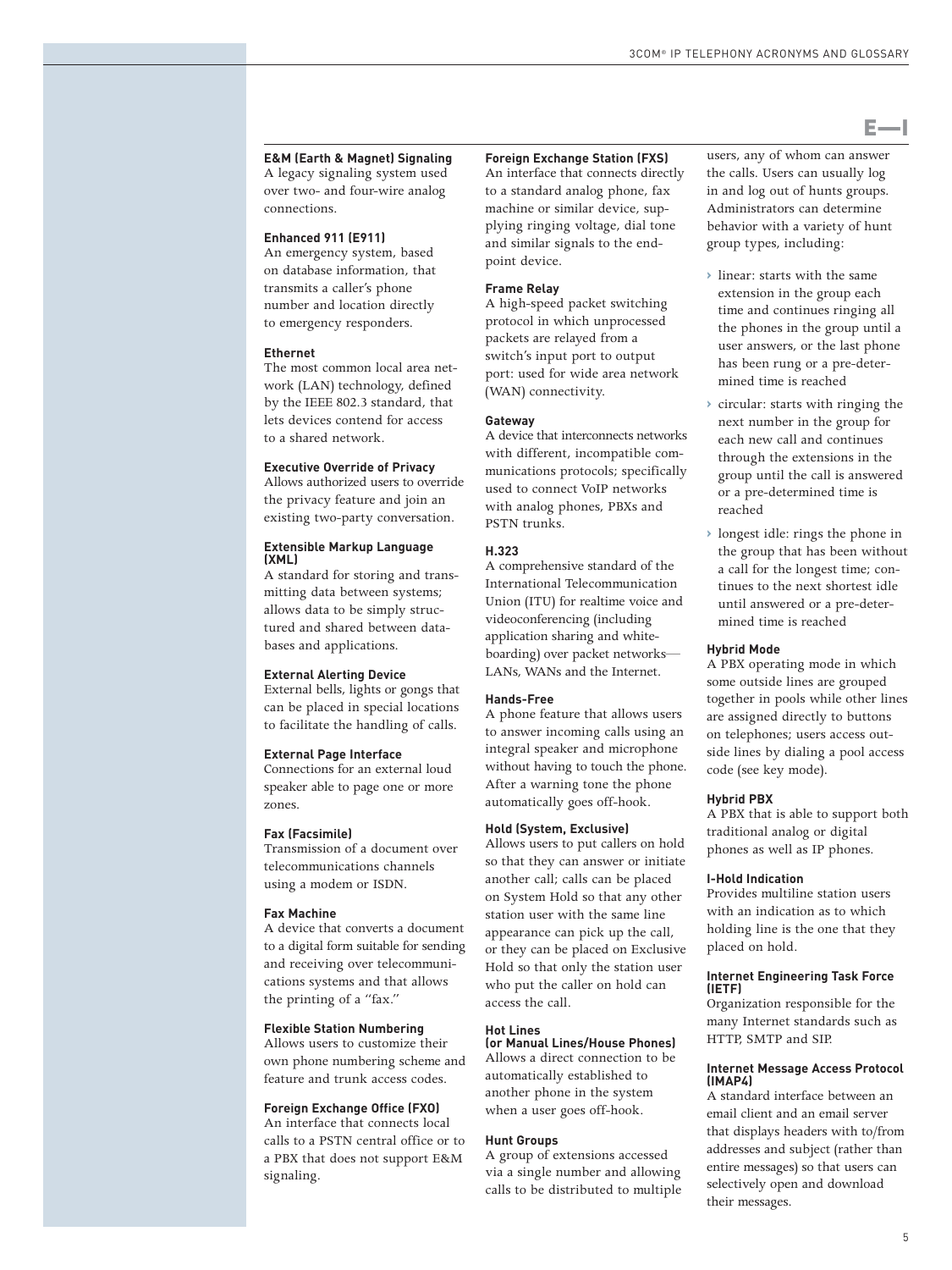## **Incoming Call Group**

Allows central office trunk lines to be assigned to ring directly into a group of stations without being routed through the attendant.

# **Interactive Voice Response (IVR)**

An automated system that can interact with a caller, providing additional services such as directory lookup or call transfers by collecting information through DTMF or speech recognition; often used in front of contact centers to collect customer specific information before connecting the caller to an agent.

## **Internal Paging**

Allows users to place page calls to certain groups or all users on the system via the telephone speaker.

# **Intrusion Prevention System (IPS)**

An inline security system for detecting and eliminating networkborne application or infrastructure attacks; uses deep packet inspection to identify and block transmission of malicious software such as worms, viruses and trojan horses.

# **IP Telephony**

Voice services delivered over an IP network.

#### **Integrated Services Digital Network (ISDN)**

An international standard for switched, digital voice and data services based on 64 Kbps circuits.

#### **I-Use Indication**

Provides multiline station users with an indication of the line that is currently in use.

## **Jitter**

The variation in latency (delay) for different packets to travel over a network; for real-time data such as voice transmission, jitter must be kept to a minimum.

#### **Key Mode**

A telephone system operating model in which each telephone in the system has buttons for each available outside line; also known as a square plan or a direct system inward access (DISA) system (see hybrid mode).

# **Key Telephone System (KTS)**

A standalone, inhouse telephony system (often with relatively few users) in which all lines are directly connected to the telephone company central office, allowing users to place outside calls without dialing "9" first; connected phones have buttons for contacting on-premises phones as well as for making outside calls.

# **LAN Telephony**

The convergence of voice and data traffic over a local area network.

#### **Latency**

The sum of all the delays in an end-to-end connection on a network transmission.

# **Least Cost Routing (LCR)**

A call routing plan, similar to Auto Route Selection (ARS) that uses time-of-day, day-of-week and digit translation information to find the least expensive routes for longdistance calls.

# **Local Loop**

The analog component of the PSTN that connects subscribers to a service.

# **Main/Satellite Service**

Interconnectivity among multiple systems—such as those deployed in a business or school campus environment—provided by special trunks that allow almost transparent feature sharing with common numbering plans and access codes.

# **Manual Signaling**

Allows users to send a manual signal or intercom tone to another phone by pressing a button.

# **Meet-me Conference**

Conference bridge facility where parties can call a number at anytime and be placed in conference, sharing a pool of conference ports with no guarantee of availability; unlike scheduled conferences with pre-booked resources; also known as ad-hoc conferences.

#### **Mean Opinion Score (MOS)**

A commonly used measurement of voice quality derived from multiple callers rating call quality, thereby creating the mean opinion; can also be calculated from delay, jitter and packet-loss measurements to give an approximate score. A score greater than 4.0 equates to toll grade (see QoS).

# **Message Waiting**

A feature that lights a messagewaiting lamp to indicate receipt of a message (either voice- or textbased) from an attendant or another phone user.

# **Modulator/Demodulator (Modem)**

A device that allows digital communication over circuits designed for voice by converting the data to suitable analog signals.

# **Multiple Trunk Groups**

Allows central office trunk lines to be assigned to pools or groups in applications that require more than one central office trunk line for the same function.

# **Music-on-Hold**

Audio signals (music, advertising or other sounds) that are played to users on hold so that they know they are still connected.

# **MySQL**

An open source database that is able to run under various versions of UNIX, Windows and Mac systems and is often used to store and access provisioning system and subscriber feature data.

#### **Network-Branch eXchange (NBX ® )**

A registered trademark of 3Com Corporation that identifies an IP telephony platform providing highvalue converged services to small and medium-sized organizations.

# **Network Call Processor (NCP)**

The heart of an IP telephony system that takes signaling from end points, such as phones and gateways, and forwards it to other endpoints based on dialing plans, routing rules and feature settings; configured by an administrator to provide the required IP telephony features.

# **Night Service**

Allows central office trunk lines to be assigned in a fixed or flexible configuration to different ringing locations after normal business hours.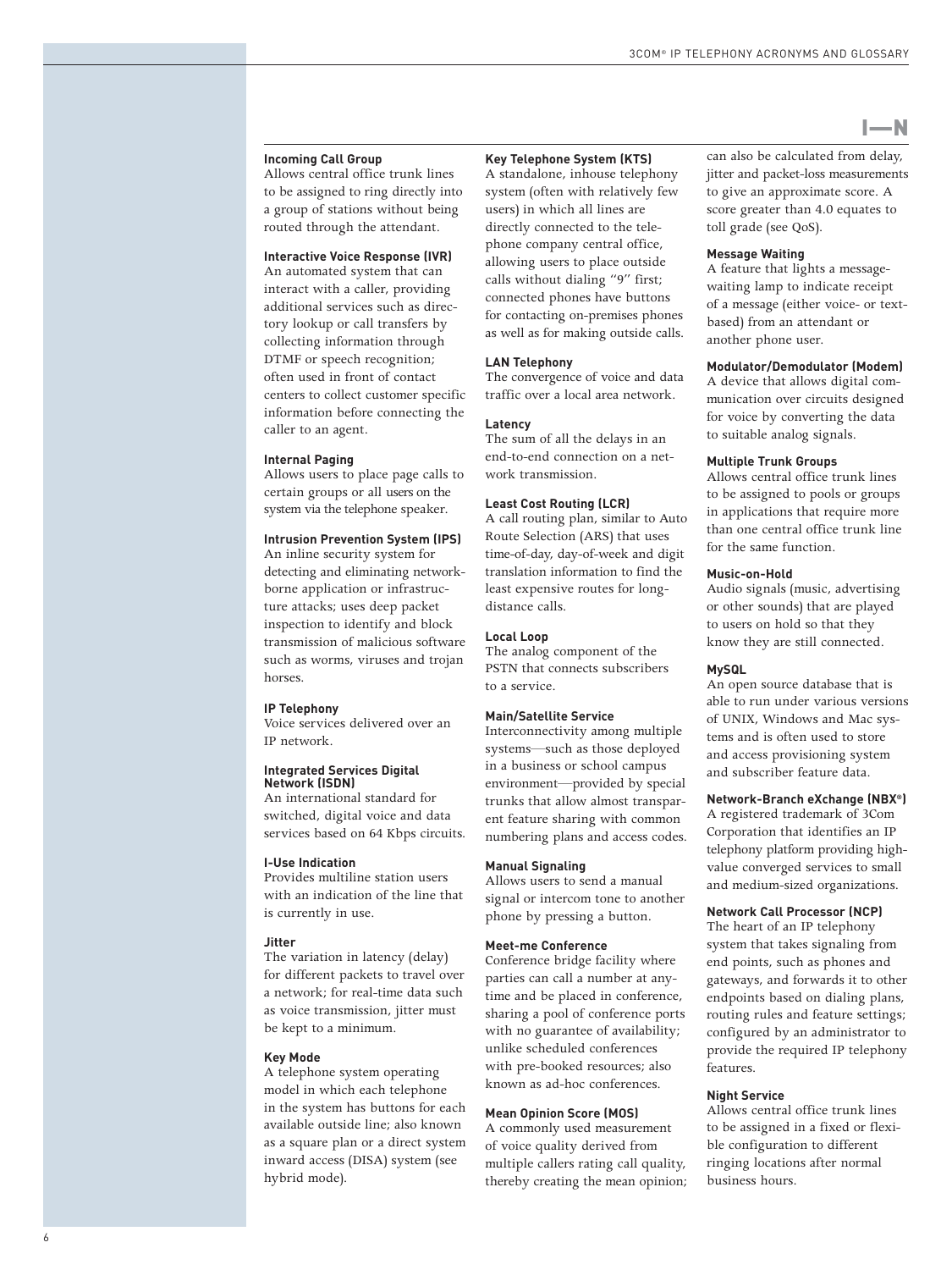#### **Off-Hook**

The state of a telephone that is ready to receive dialing digits, in the process of dialing or has a call in progress (in contrast with onhook); though normally determined by whether the handset is off the cradle, with modern speakerphones a device may go "off-hook" automatically as the first digit is pressed or upon pressing a dial or send button after entering digits. The term stems from the days when a telephone handset was hung on a hook.

#### **Off-Premise Extension**

Often a single-line phone, an offsite device that provides a user with the same capabilities and features as on-site phones.

#### **On-Hook**

The state of a telephone that is not ready for dialing or is in the process of dialing and does not have a call in progress (in contrast with off-hook).

#### **On-Hook Dialing**

Allows station users to dial calls without lifting the handset.

## **Outgoing Call Restrictions**

Administrator-defined limitations placed on users or extensions that prohibit numbers or number ranges; often used to block external or international calling.

#### **Packet Switching**

A communications method that breaks-up data into small packets, routes them through the network and then reassembles them at the receiving end.

#### **Personal Ringing**

Allows users to program their phones with personal ringing tones to distinguish one ringing phone from another; may also be combined with Distinctive Ringing.

# **Phantom Mailbox**

A user profile that assigns a telephone number but without an associated telephone and automatically connects all calls to its mailbox within a voicemail system.

# **Post Office Protocol 3 (POP3)**

Common protocol enabling email clients to access email servers over an IP network.

# **Power Failure Transfer Phones**

Allows specified central office trunk lines to be connected directly to certain phones in the event of a system or commercial power failure.

# **Primary Rate ISDN (PRI)**

Service provider connection that delivers up to  $24$  (T1) or  $30$  (E1) switched data channels to a site. Each channel supports voice or 64 Kbps of data.

# **Privacy**

Protects an existing conversation from accidental or intentional interruption by another user.

# **Privacy Release (Non-Privacy)**

Gives a phone user control of the privacy feature, enabling its release should the user want to allow another phone user with the same line appearance to join the conversation.

#### **Private Automated Branch Exchange (PABX)** (See PBX)

#### **Private Branch Exchange (PBX)**

Also referenced as PABX, Private Automated Branch Exchange, an inhouse telephony switching network that allows phones to be used for internal calls or calls to phones outside the network via a group of shared PSTN trunks. PBXs can support analog or digital services and capabilities such as least cost routing for outside calls, call forwarding, conference calling and call accounting.

# **Private Lines**

Also known as personal lines, enable assignment of a trunk line to a specific button available only on certain telephones or to a specified phone user.

#### **Protocol**

Rules controlling communication between devices (rather like grammar in a language) for the purposes of exchanging of information.

## **Proxy Server (SIP proxy)**

An intermediate device that receives requests from a client and then initiates requests on the client's behalf; a SIP proxy follows the rules of the Session Initiation Protocol (SIP)—standard RFC3261—to relay SIP signaling onto other proxies or clients.

O—R

#### **Public Switched Telephone Network (PSTN)**

The name of the international network of circuit-switched, automated telephone exchanges governed by International Telecommunication Union standards.

# **Q.931**

Signaling protocol for interfacing with service provider networks over a T1 or E1 connection.

#### **Q.SIG**

An open, standards-based protocol that provides signaling and feature interoperability between PBXs.

# **Quality of Service (QoS)**

Used to describe the characteristics required by a network in order to handle real-time communications and data applications simultaneously. Voice and video need QoS characteristics such as low delay, low packet loss and minimal jitter which are tolerated by most data applications.

# **Real-Time Protocol (RTP)**

An IP protocol for voice, video and other real-time IP traffic that provides timestamping and synchronization information in the packet header to ensure proper reassembly when it reaches its destination.

# **Recorded Messages**

Allows the system to connect callers to a recorded announcement in conjunction with such features as Night Service, Station Hunting, Automatic Call Distribution and Auto Wakeup.

#### **Remote Access**

Allows specified users to dial into the system from an outside location and be permitted access to system features and outside lines.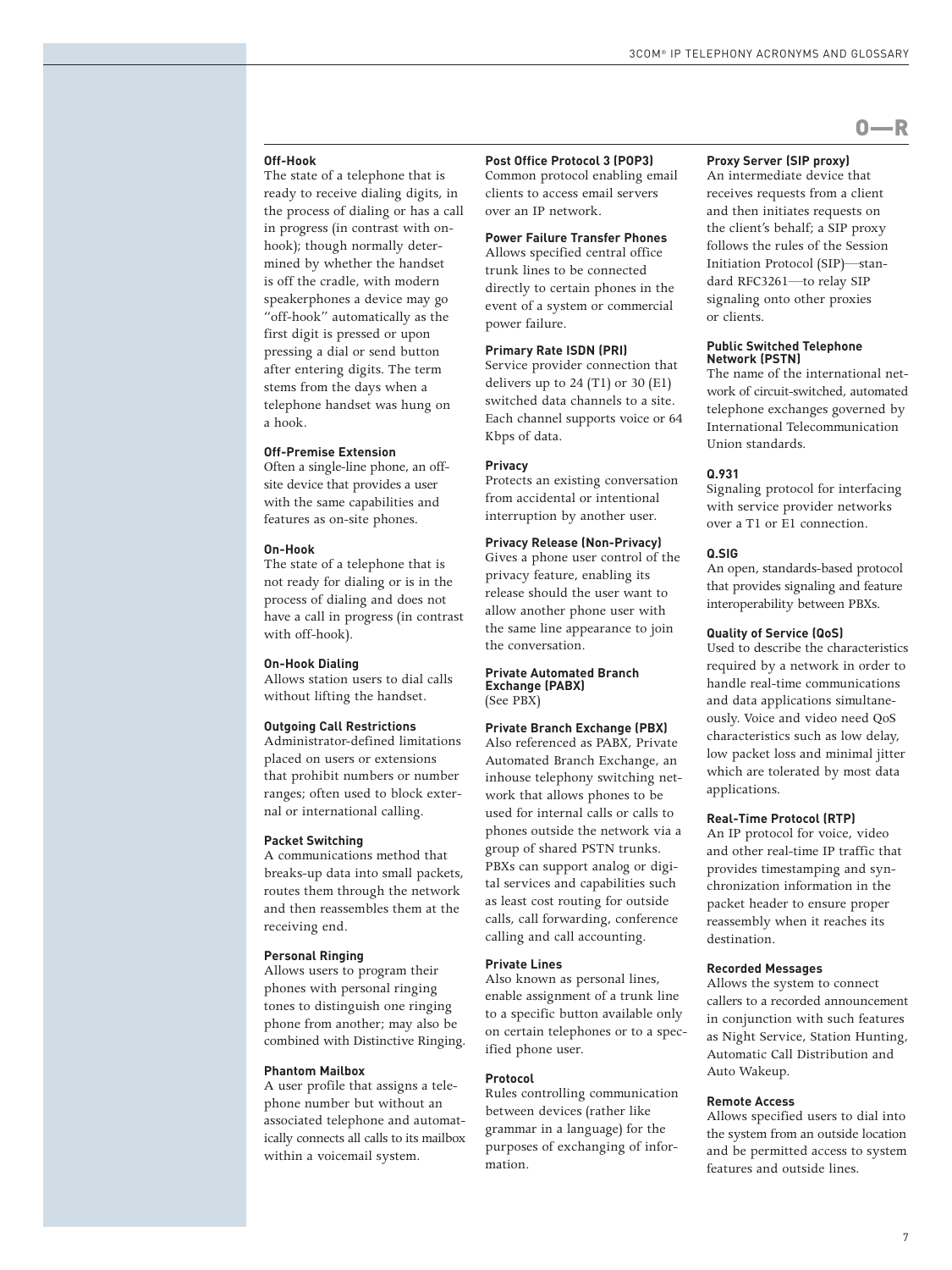# **ReSerVation Protocol (RSVP)**

A communications protocol for notifying a router that bandwidth needs to be reserved for real-time audio and video traffic to enhance transmission quality.

# **Saved Number Redial**

Allows a user to dial a number and save it so that it can be redialed at a later time by pressing a button or dialing an access code.

# **Scheduled Conference**

A pre-scheduled, formal meeting conducted as a call between multiple parties based on a predetermined participant list and/or a scheduled start and end time.

### **Screen Pop**

A window that automatically opens on a user's computer when a predefined telephone event occurs; for example, an incoming call could generate a screen pop that lists caller ID information.

#### **Session Description Protocol (SDP)**

An IETF protocol that defines a text-based message format for multimedia session requests between IP devices using standards such as Session Initiation Protocol (SIP).

#### **Secure Real-Time Transport Protocol (SRTP)**

A protocal that provides confidentiality, message authentication and replay protection and control of RTP traffic.

# **Security Alarm Interface**

Allows an alarm to trigger a telephone system alert whenever the door is opened.

# **Session Initiation Protocol (SIP)**

An IETF application layer, textbased protocol, based on HTTP and MIME, that is used to handle session establishment between end points; enables interactive sessions to be established using SDP to negotiate required media such as text, voice or video.

#### **Signaling**

Indicators that control transmission of data or operation requests.

#### **SIP Instant Messaging and Presence Leveraging Extensions (SIMPLE)**

IETF SIP enhancements that provide a standardized method of delivering presence information and for supporting instant messaging (IM).

# **Simple Mail Transfer Protocol (SMTP)**

A standard that defines the message format and transfer agent (MTA) needed for storing and forwarding emails using a variety of encoding methods to enable plain text, executable program and multimedia attachments.

## **Simple Network Management Protocol (SNMP)**

A standard for sending messages between a management system and managed devices; includes the ability to interrogate device status and configuration, change parameters and receive alarms. SNMP-compliant devices and agents store data about themselves in management information bases (MIBs) and return this data to the SNMP requesters.

# **SIP Phone**

An IP phone that uses Session Initiation Protocol (SIP)-based software for handling calls.

# **Station Message Detail Recording (SMDR)**

Recording of data relating to incoming and outgoing calls that enables phone activity reports to be produced detailing time, duration and number dialed (see CDR).

# **Station Queuing/Trunk Queuing with Callback**

Allows phone users who encounter a busy line to put themselves in a queue and go on-hook until called back when the number they called becomes available (see camp-on busy).

# **T1**

A standard network connection, predominantly in the U.S., that can handle 24 channels with each channel able to handle 64 Kbps of data or a voice call. The total circuit operates at 1.544 Mbps.

#### **T.38**

A standard for converting a fax transmission from a circuit network to a packet network and vice versa.

 $R$ —T

# **Telephony**

Voice communications.

## **Telephony Application Programming Interface (TAPI)**

Call control and call manipulation standards developed by Microsoft and Intel for connecting computers to telephone services.

# **Tenant Service**

Allows more than one organization (tenant) to share the same telephony system; through programming, each tenant can be restricted to its own central office (CO) trunks, attendant consoles and extension links; incoming calls are directed to the appropriate tenant.

# **Toll Restriction**

Prevents specified phones from long distance toll calling (see outgoing call restrictions).

# **Toll Restriction Override**

Enables authorized users to temporarily override toll restriction assignments on a specific phone by using a authorization code or specific abbreviated dialing numbers.

# **Traffic Measurement**

Enables the system to generate feature and utilization reports on such statistics as number of calls, duration of calls placed on different lines or the frequency that all lines are busy.

# **Transmission Control Protocol/ Internet Protocol (TCP/IP)**

The family of protocols that supports communications via the Internet and most corporate networks.

# **Transport Layer Security (TLS)** Enables signaling to be encrypted

over the network.

# **Trunk**

A communications channel between two intermediate switching points in a network; often used to

8